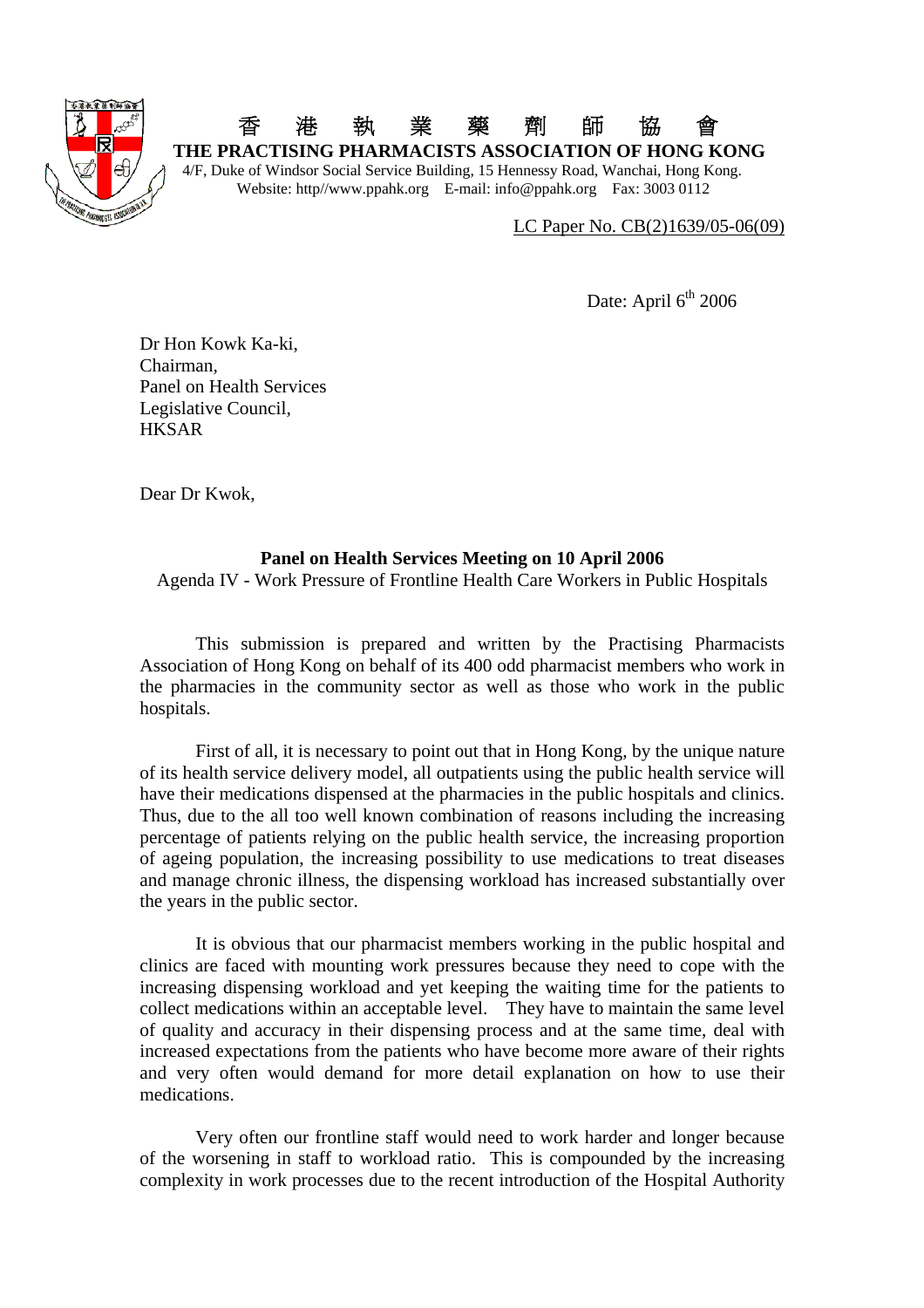Drug Formulary when pharmacy staff need to spend more time and efforts to explain to patients and clinical staff about the types of drugs to be charged, the clinical justifications for using or not using certain types of medications, the amount of fees to be charged, how to make payment, how and where to get information on the fees waiver system, etc. not to mention the need to be show patience in the explanation process in order not to cause misunderstandings or conflicts or delays.

Despite all these problems, our frontline pharmacy staffs have always tried their best to fulfil their roles and responsibilities and have discharged their duties faithfully. However, similar to the medical doctors and nurses in the public hospitals, they too need to accept pay cuts in recent years, suffer a disparity in employment terms and conditions, and accept the contract terms with no sense of job security and no promotional prospects.

The rest of our pharmacist members have great sympathy for our public service pharmacists. We have always wanted to help out these public service pharmacists and patients. Hence, in the last few years, the pharmacists in the community sector has collaborated with the Hospital Authority pharmacists and we have put forward the Public Private Partnership Program (4P) where we have introduced the Drug Compliance and Counselling Service (DCCS). In this service, the patients would still have their medications dispensed in the public hospital pharmacies but they could be referred out to community pharmacies where they would receive free drug counselling service from the community pharmacists. This service was a win-win-win situation since all participating parties would benefit and hence this was especially welcomed by our patients who have become more aware of and learned to use the community care service.

In addition, our community pharmacists participated in the public health campaigns such as "Beat the Flu" campaign, the "Smoke Cessation" campaign, organised by the Hospital Authority. All these are voluntary service rendered by our community pharmacists with the hope that we can help to ease out the workload of our public hospital pharmacists. At the same time, we hope to build up the relationship with our patients during peace times so that when there is public health crisis, our community pharmacists can take up our share of the responsibility on public education.

All the above measures coincided with the directions stated in the discussion paper by the Health and Medical Development Advisory Committee (HMDAC) in July 2005 on the Future Service Delivery Model where recommendations were made to change our present healthcare system from emphasis on "Disease Treatment" to "Preventive and Primary Care" based and where the community sector can take up the gatekeeper role and that patient records could be shared between the public and the private.

All the above HMDAC proposals have received good support from healthcare professionals and the public at large. Even the Secretary of Health Welfare and Food Bureau, Dr York Chow in his Health Care Paper - "Building a Healthy Tomorrow" clearly spelt out that the Hospital Authority should be repositioned to focus on emergency service, catastrophic illnesses and the generally unaffordable high tech lifesaving procedures, serving those of limited means and training of professionals.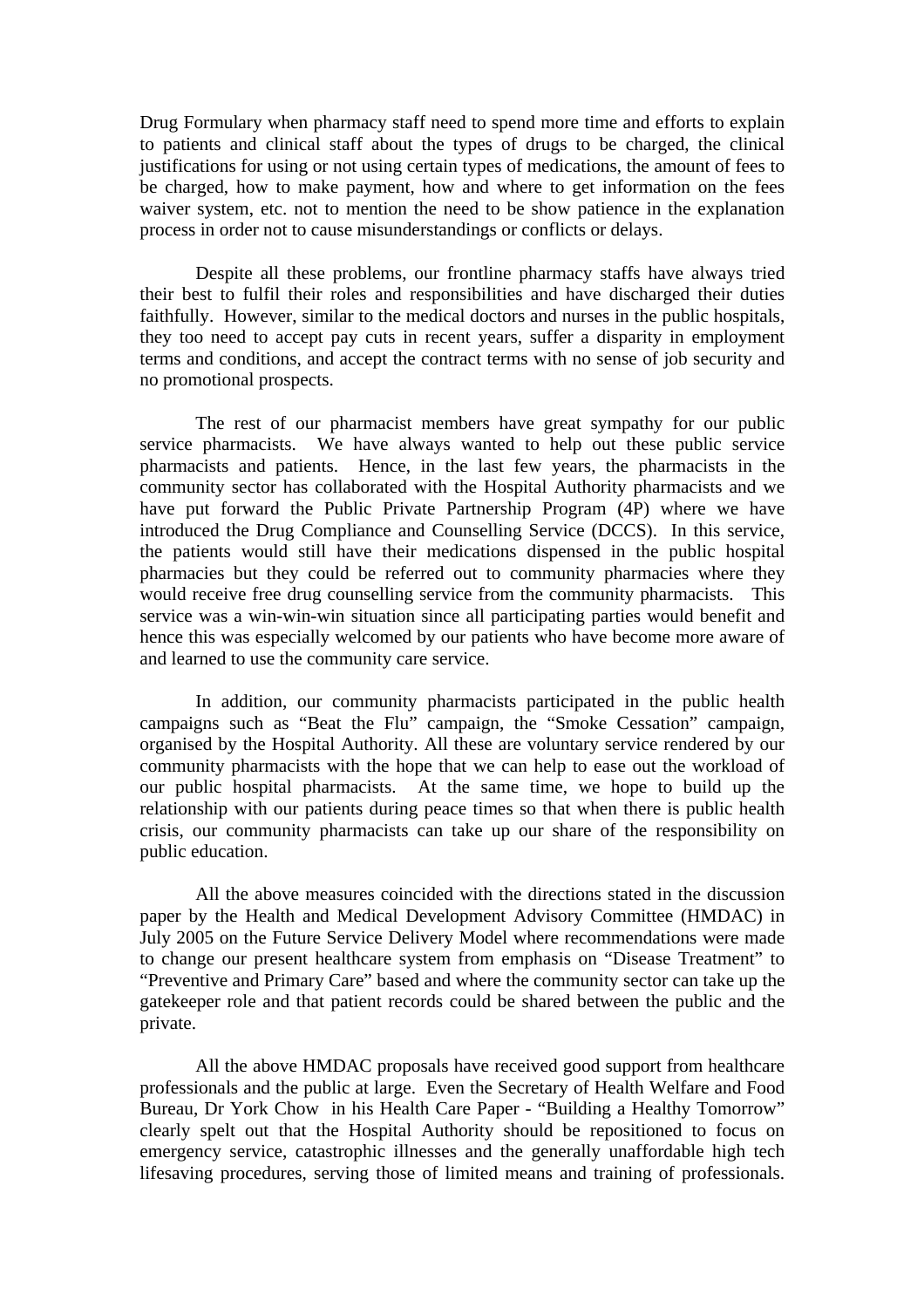It is clear that the Hospital Authority should redefine its role as a public health provider to achieve a better balance in the public private share of the health care market.

Hence, when the Hospital Authority launched its Hospital Drug Formulary policy in July 2005 and adopted the principle that the dispensing of Self Financed Items would be left to the community pharmacies, it was a clear demonstration of one important initiative to address the public private imbalance on the dispensing workload. All community pharmacies have welcome this initiative and to take up the dispensing responsibility for these Self Finance Items, we have set up the Community Pharmacist Cooperation Services (CPCS) where we have invested in adopting an IT system for standard drug labelling and the keeping of patient records. The community pharmacists are determined and confident to help to contribute to address the public private imbalance and have equipped themselves to provide high levels of pharmaceutical care in the primary care setting.

So, with the immense efforts by all concerned parties, there has been a general increase in the trend of outpatients utilising community pharmacies services. It is comforting to know that the public understands that the private sector can play a key functional role in the health care delivery model. This more balanced healthcare system is especially important in the event of outbreaks of public health crisis where patients could not and should not go to public hospitals. Hence, the operation in community pharmacies should be allowed to grow and mature so that the same old mistakes could never be repeated as during SARS when patients have no safe access to obtain their medications.

However, to our dismay, in March 2006 there were news from the mass media and the newspaper announcing that the Hospital Authority intends to take up the sale and supply on Self Finance Items (SFIs) as a means to generate income at the hospital and clinic pharmacies for the Hospital Authority.

This change in the Hospital Authority's policy would create an utmost concern for the public hospital frontline workers. Even as it is when the Hospital Drug Formulary was first launched in July 2005, there was tremendous increase in 'extra' work involved such as the redesigning of the computer system, making changes to the work flow, having numerous pre and post consultative meetings with frontline doctors and the public. Still, despite the preparatory work involved, there was immense pressure placed on frontline workers as they were "afraid of doing wrong" during the implementation of drug formulary by failing to adhere and follow the HA guidelines.

If the Hospital Authority was to make this sudden change in policy to sell the SFI drugs, besides wrongly repositioning itself, this policy change would no doubt exert more pressure on frontline workers as it is clear that providing public service is very different from running a retail business, not to mention the increase in complexity of work processes such as dealing with cost calculations, product refunds, discount offers, etc. and the likelihood of increasing patients complaints associated with the sale and handling of the SFI drugs.

More importantly, public resources are used to subsidize operation of private service and this will definitely serve to induce unfair competitions with the private